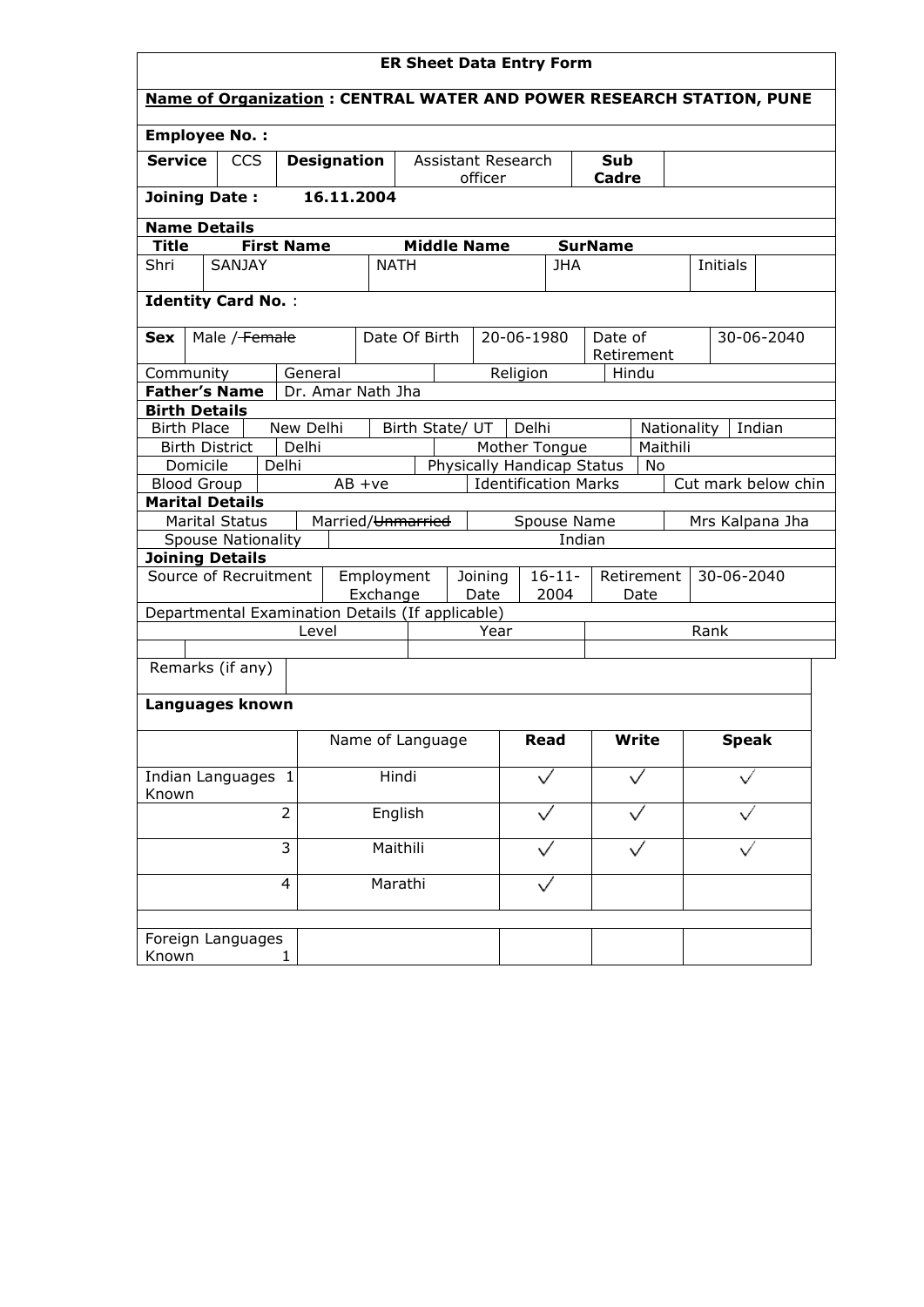## Details of deputation (if applicable) None

| Name of the Office | Post held at that<br>time in parent office | Name of post<br>(selected for<br>deputation | Period of deputation |      |  |
|--------------------|--------------------------------------------|---------------------------------------------|----------------------|------|--|
|                    |                                            |                                             | Since                | From |  |
|                    |                                            |                                             |                      |      |  |

## Details of Foreign Visit None

| SI.<br>No. | Place of Visit | Date of<br>visit | Post held at<br>that time | Whether it<br>is a<br>personal or<br>official visit | Details of visit |
|------------|----------------|------------------|---------------------------|-----------------------------------------------------|------------------|
|            |                |                  |                           |                                                     |                  |

## Transfer/Posting Detail (if applicable)

| Place                | Period of posting       |      |  |  |  |  |  |  |
|----------------------|-------------------------|------|--|--|--|--|--|--|
|                      | Since                   | From |  |  |  |  |  |  |
| <b>CWPRS</b><br>Pune | 16.11.2004 to till date |      |  |  |  |  |  |  |

| Qualification (Use extra photocopy sheets for multi qualifications, experience, training, awards details) |  |               |                               |  |       |                         |                               |       |  |
|-----------------------------------------------------------------------------------------------------------|--|---------------|-------------------------------|--|-------|-------------------------|-------------------------------|-------|--|
| Qualification                                                                                             |  | Discipline    |                               |  |       | Specialization 1        |                               |       |  |
| M. Sc.                                                                                                    |  |               | <b>Environment Management</b> |  |       |                         | <b>Water Quality Modeling</b> |       |  |
| Year                                                                                                      |  |               | <b>CGPA</b><br>Division       |  |       |                         | Specialization 2              |       |  |
| 2003                                                                                                      |  |               | 80%                           |  |       |                         |                               |       |  |
| Institution                                                                                               |  |               | University                    |  | Place |                         | Country                       |       |  |
| University School of                                                                                      |  |               | GGS Indraprastha              |  | Delhi |                         |                               | India |  |
| <b>Studies</b>                                                                                            |  |               | University                    |  |       |                         |                               |       |  |
| <b>Experience</b>                                                                                         |  |               |                               |  |       |                         |                               |       |  |
| Type of Posting                                                                                           |  | Level         |                               |  |       |                         |                               |       |  |
| Permanent                                                                                                 |  | Research      |                               |  |       |                         |                               |       |  |
| Designation                                                                                               |  |               |                               |  |       | <b>Present Position</b> |                               |       |  |
| Assistant Research Officer                                                                                |  |               |                               |  |       |                         | Assistant Research Officer    |       |  |
| Ministry                                                                                                  |  |               |                               |  |       | Department              |                               |       |  |
| MoWR, RD and GR                                                                                           |  |               |                               |  |       | <b>CWPRS</b>            |                               |       |  |
| Office                                                                                                    |  |               | Place                         |  |       |                         |                               |       |  |
| <b>CWPRS</b>                                                                                              |  |               | Pune                          |  |       |                         |                               |       |  |
| <b>Experience Subject</b>                                                                                 |  |               | Period of Posting             |  |       |                         |                               |       |  |
| Major                                                                                                     |  | Minor<br>From |                               |  |       |                         | To                            |       |  |
| Mathematical Modeling for                                                                                 |  | 16.11.2004    |                               |  |       |                         | <b>Till Date</b>              |       |  |
| <b>Coastal Engineering</b>                                                                                |  |               |                               |  |       |                         |                               |       |  |
| Note:-Refer the Annexure to fill above Major, Minor Subjects and below given training subject             |  |               |                               |  |       |                         |                               |       |  |